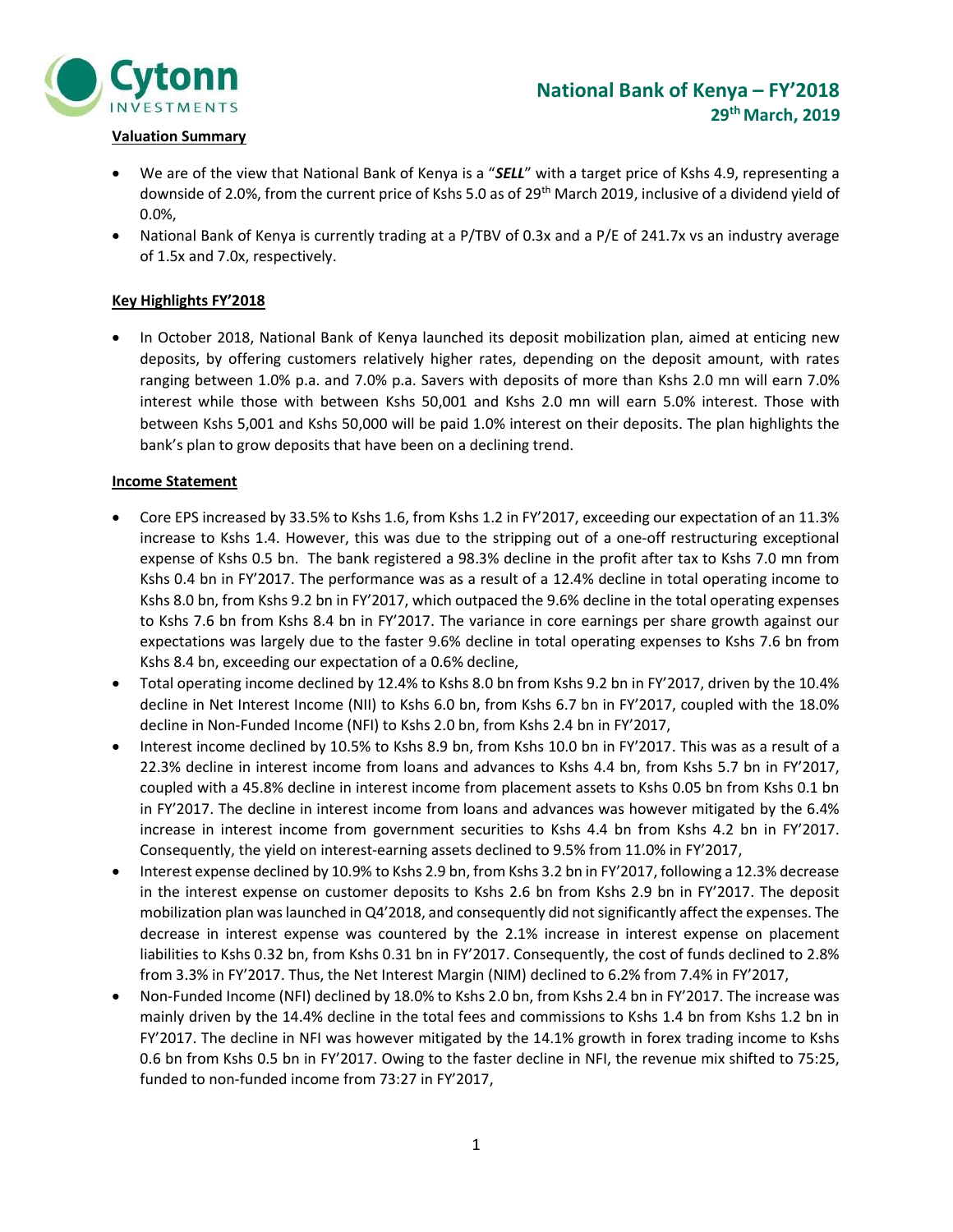

## National Bank of Kenya – FY'2018 29th March, 2019

- Total operating expenses declined by 9.6% to Kshs 7.6 bn from Kshs 8.4 bn in FY'2017, largely driven by the 75.5% decline in Loan Loss Provisions (LLP) to Kshs 0.2 bn from Kshs 0.8 bn in FY'2017. The provisions declined despite the increase in Non-Performing Loans (NPLs) as the bank incurred charged the impairments on its equity, as allowed in the initial year of implementation of IFRS 9. In addition, other operating expenses declined by 4.9% to Kshs 3.5 bn from Kshs 3.7 bn in FY'2017, while staff costs decreased by 1.3% to Kshs 3.86 bn from Kshs 3.92 bn in FY'2017,
- The Cost to Income Ratio (CIR) deteriorated to 94.3%, from 91.4% in FY'2017 owing to the faster decline in total operating income. Without LLP, the cost to income ratio deteriorated by a wider margin to 92.0%, from 83.2% in FY'2017, highlighting the significant decline in the cost of risk to 2.3% from 8.3% in FY'2017,
- Profit before tax declined to a loss before tax of Kshs 0.1 bn, down from a profit before tax of Kshs 0.8 bn in FY'2017. Profit after tax declined by 98.3% to Kshs 7.0 mn in FY'2018, from Kshs 0.4 bn in FY'2017, with the difference attributable to a tax credit of Kshs 145.5 mn in FY'2018,
- The bank does not recommend a dividend.

#### Balance Sheet

- The balance sheet recorded an expansion as total assets increased by 4.5% to Kshs 114.8 bn, from Kshs 109.9 bn in FY'2017. This growth was largely driven by a 29.7% growth in government securities to Kshs 46.3 bn, from Kshs 35.7 bn in FY'2017, coupled with a 5.2% increase in other assets to Kshs 8.5 bn from Kshs 8.1 bn in FY'2017,
- However, the loan book contracted by 8.8% to Kshs 47.8 bn from Kshs 52.4 bn in FY'2017, as the bank increased allocations to government securities, as the bank is constricted in lending given the severe undercapitalization, with the total capital to risk-weighted assets ratio currently at 3.7%, 10.8% points below regulatory requirement,
- Total liabilities rose by 5.1% to Kshs 107.9 bn, from Kshs 102.6 bn in FY'2017, driven by a 4.9% increase in customer deposits to Kshs 98.9 bn from Kshs 94.3 bn in FY'2017, coupled with the 7.1% growth in placement liabilities to Kshs 6.0 bn from Kshs 5.6 bn in FY'2017. Deposits per branch rose by 10.8% to Kshs 1.4 bn from Kshs 1.3 bn in FY'2017, as the number of branches decreased by 4 to 71 in 2018, from 75 in FY'2017,
- The faster growth in deposits coupled with the decline in loans led to a decline in the loan to deposit ratio to 48.3% from 55.5% in FY'2017,
- Gross Non-Performing Loans (NPLs) rose by 13.8% to Kshs 31.5 bn in FY'2018 from Kshs 27.7 bn in FY'2017. As a consequence, the NPL ratio deteriorated to 47.6% in FY'2018 from 40.6% in FY'2017. General Loan Loss Provisions rose by 16.2% to Kshs 18.3 bn, from Kshs 15.8 bn in FY'2017. Thus, the NPL coverage improved to 58.3% in FY'2018 from 57.1% in FY'2017, owing to the faster growth in provisions,
- Shareholders' funds declined by 3.6% to Kshs 7.0 bn in FY'2018 from Kshs 7.2 bn in FY'2017, largely due to the 37.7% increase in the accumulated losses to Kshs 4.9 bn, from Kshs 3.5 bn in FY'2017,
- National Bank is currently undercapitalized with a core capital to risk-weighted assets ratio of 2.3%, 8.2% points below the statutory requirement. In addition, the total capital to risk-weighted assets ratio was 3.7%, below the statutory requirement by 10.8% points. Adjusting for IFRS 9, the core capital to risk weighted assets stood at 3.1%, while total capital to risk-weighted assets came in at 4.5%,
- The bank currently has a Return on Average Assets (ROaA) of 0.01%, and a Return on Average Equity (ROaE) of 0.1%.

#### Key Take-Outs:

1. National Bank remains severely undercapitalized with the total capital to risk-weighted assets ratio coming in at 3.7%, 10.8% points below the 14.5%, as required by regulation. The bank has been granted exemption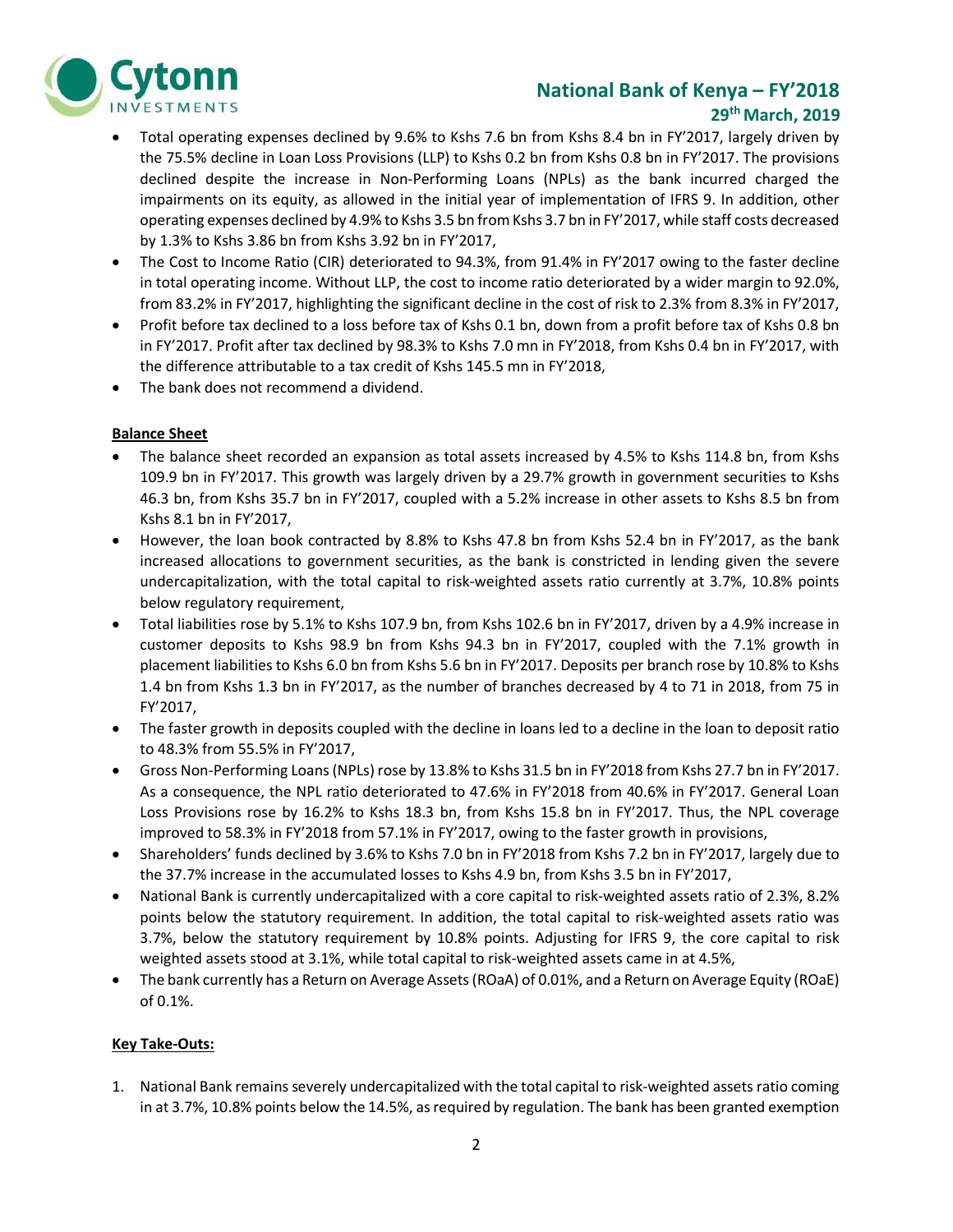

### National Bank of Kenya – FY'2018 29th March, 2019

to operate below the regulatory requirement, with the promise of mobilizing capital to meet the requirements, by both debt and a rights issue. With such depleted capital reserves, the bank becomes increasingly vulnerable to any future external shocks that may affect its continuity in the future, in addition to rendering the bank unable to issue new loans,

- 2. The bank experienced a deterioration in its asset quality, with the NPL ratio rising to 47.6% from 40.6% in FY'2017, and is still the highest in the listed banking space, above the industry average of 11.9%, thus requiring the bank to adopt a raft of corrective measures to improve on the overall asset quality. The bank's lending activities have continued to be hampered by the poor asset quality, as corrective and recovery efforts seem not to be bearing fruit, leading to a decline in its interest income, as well as the associated fees and commission income, and,
- 3. The bank recorded declines in all of its revenue lines, as the bank has failed to adapt to a tough operating environment. This consequently led to the overall decline in the operating profit, as they were not matched by proportionate declines in the operating expenses. Furthermore, the bank incurred an exceptional items expense of Kshs 0.5 bn that was utilized in covering restructuring costs such as the voluntary early retirement program, which consequently negatively affected the bank's profitability.

The bank could improve its poor performance, and could focus on the following to improve:

- 1. We are of the view that the bank may need to be privatized as the core step to address its underperformance. With the bank's efforts of a rights issue being delayed, the bank is in a precarious position, with privatization offering the bank an easier capital raising route, other than the planned rights issue or the issuance of subordinated debt. Another initiative would be the sale of non-core assets such as land owned, and,
- 2. National bank has the worst asset quality in the listed banking space. At this level of NPL, a restructuring to separate the "good bank" from the "bad bank" is necessary to resolve the bad portfolio. It will be difficult for the bank to focus on growth with such a bad portfolio. A restructuring would enable the bank to resume its core activities such as lending, which would aid in improving the Net Interest Income, and consequently the associated fee and commission income, and in the process instill confidence in the public thereby aiding in improving its deposit mobilization capacity.

|                              | <b>FY'2017</b> | <b>FY'2018</b> | $y/y$ change | <b>FY'2018e</b> | Projected %y/y<br>change | <b>Variance in Growth</b><br><b>Actual vs. Expected</b> |
|------------------------------|----------------|----------------|--------------|-----------------|--------------------------|---------------------------------------------------------|
| <b>Government Securities</b> | 35.7           | 46.3           | 29.7%        | 41.8            | 17.2%                    | 12.6%                                                   |
| Net Loans and Advances       | 52.4           | 47.8           | (8.8%)       | 46.5            | (11.2%)                  | 2.4%                                                    |
| <b>Total Assets</b>          | 109.9          | 114.8          | 4.5%         | 112.9           | 2.7%                     | 1.8%                                                    |
| <b>Customer Deposits</b>     | 94.3           | 98.9           | 4.9%         | 93.0            | $(1.4\%)$                | 6.2%                                                    |
| <b>Total Liabilities</b>     | 102.6          | 107.9          | 5.1%         | <b>106.0</b>    | 3.3%                     | 1.8%                                                    |
| Shareholders' Funds          | 7.2            | 7.0            | (3.6%)       | 6.9             | (4.9%                    | 1.2%                                                    |

Below is a summary of the bank's performance:

| <b>Balance Sheet Ratios</b> | <b>FY'2017</b> | <b>FY'2018</b> | y/y change |
|-----------------------------|----------------|----------------|------------|
| Loan to Deposit Ratio       | 55.5%          | 48.3%          | (7.2%)     |
| Return on Average Equity    | 5.8%           | $0.1\%$        | (5.7%)     |
| Return on Average Assets    | 0.4%           | 0.0%           | 8%.        |

| <b>Income Statement</b> | FY'2017 | <b>FY'2018</b> | $V/V$ change | <b>FY'2018e</b> | Projected % y/y<br>change | Variance in Growth<br><b>Actual vs. Expected</b> |
|-------------------------|---------|----------------|--------------|-----------------|---------------------------|--------------------------------------------------|
| Net Interest Income     | b.,     | 6.0            | (10.4%)      | 9.5             | 0.42                      | (52.2%)                                          |
| Non Funded Income       | 2.4     | 2.0            | $(18.0\%)$   | ے ۔             | $(8.4\%)$                 | (9.7%)                                           |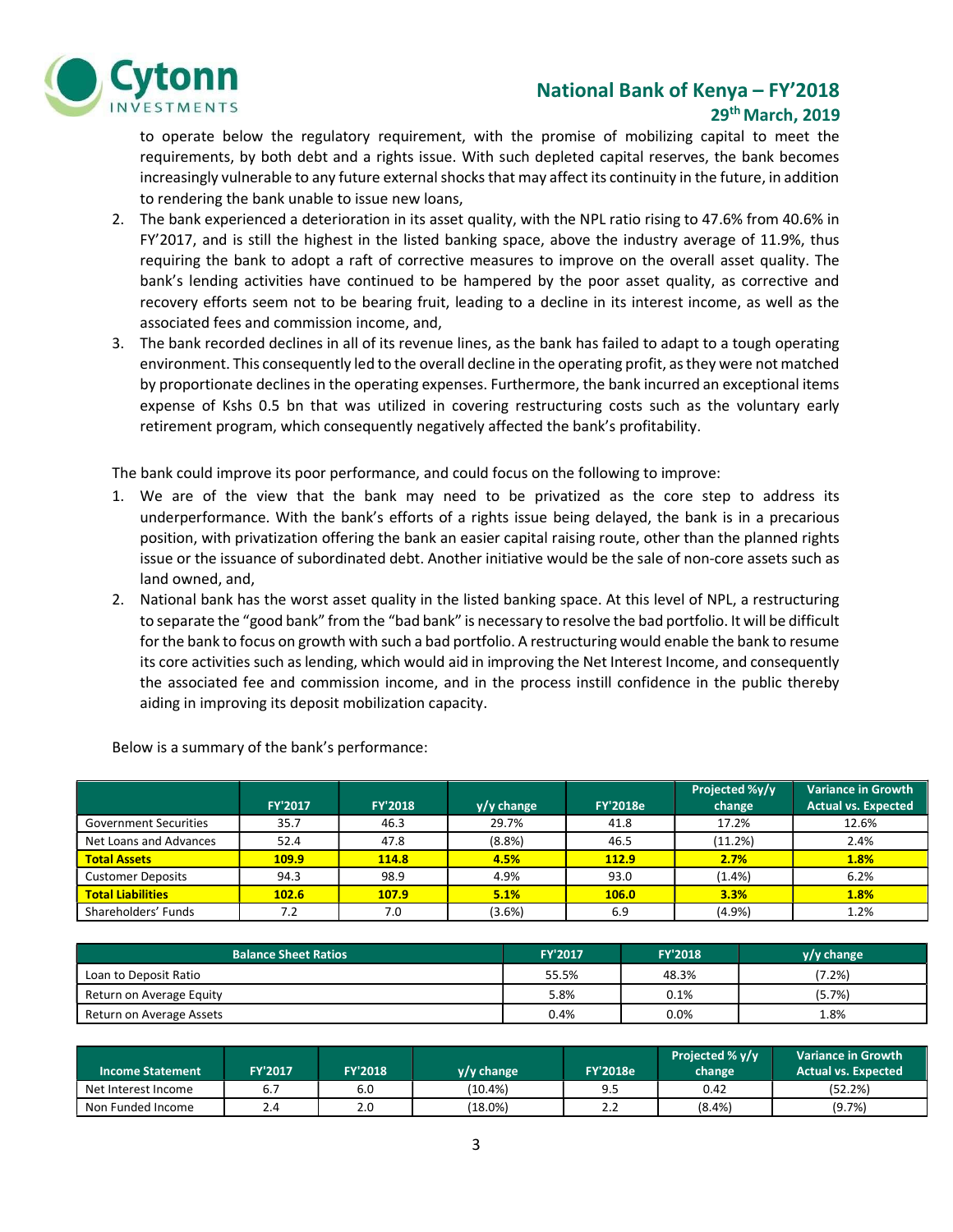

# National Bank of Kenya – FY'2018

|  | 29 <sup>th</sup> March, 2019 |  |
|--|------------------------------|--|
|--|------------------------------|--|

| <b>Total Operating Income</b> | 9.2   | 8.0   | $(12.4\%)$ | 8.7   | (4.5%)                   | (7.9%)     |
|-------------------------------|-------|-------|------------|-------|--------------------------|------------|
| Loan Loss Provision           | (0.8) | (0.2) | (75.5%)    | (0.5) | (34.7%)                  | $(40.9\%)$ |
| <b>Total Operating</b>        |       |       |            |       |                          |            |
| Expenses                      | (8.4) | (7.6) | $(9.6\%)$  | (8.3) | (0.6% )                  | $(9.0\%)$  |
| Profit Before Tax             | 0.8   | 0.5   | (41.9%)    | 0.4   | $(46.0\%)$               | 4.2%       |
| <b>Profit After Tax</b>       | 0.4   | 0.0   | (98.3%)    | (0.1) | $\overline{\phantom{a}}$ | $\sim$     |
| <b>Core EPS</b>               | 1.2   | 1.6   | 33.5%      | 1.3   | 11.3%                    | 11.3%      |

| <b>Income Statement Ratios</b>               | <b>FY'2017</b> | <b>FY'2018</b> | $y/y$ change |
|----------------------------------------------|----------------|----------------|--------------|
| Yield from interest-earning assets           | 11.0%          | 9.5%           | (1.4% )      |
| Cost of funding                              | 3.3%           | 2.8%           | (0.5%)       |
| Net Interest Spread                          | 7.7%           | 6.7%           | $(1.0\%)$    |
| Net Interest Income as % of operating income | 73.5%          | 75.2%          | 1.7%         |
| Non-Funded Income as a % of operating income | 26.5%          | 24.8%          | (1.7%)       |
| Cost to Income                               | 91.4%          | 94.3%          | 2.9%         |
| Cost to Assets                               | 6.9%           | 6.6%           | (0.3%)       |

| <b>Capital Adequacy Ratios</b>                   | FY'2017   | <b>FY'2018</b> |
|--------------------------------------------------|-----------|----------------|
| Core Capital/Total deposit Liabilities           | 3.7%      | 2.1%           |
| Minimum Statutory ratio                          | 8.0%      | 8.0%           |
| <b>Excess</b>                                    | (4.3%)    | (5.9%)         |
|                                                  |           |                |
| Core Capital/Total Risk Weighted Assets          | 4.0%      | 2.3%           |
| Minimum Statutory ratio                          | 10.5%     | 10.5%          |
| <b>Excess</b>                                    | (6.5%)    | (8.2%)         |
|                                                  |           |                |
| <b>Total Capital/Total Risk Weighted Assets</b>  | 5.4%      | 3.7%           |
| Minimum Statutory ratio                          | 14.5%     | 14.5%          |
| <b>Excess</b>                                    | $(9.1\%)$ | (10.8%)        |
|                                                  |           |                |
| Liquidity Ratio                                  | 36.3%     | 43.1%          |
| Minimum Statutory ratio                          | 20.0%     | 20.0%          |
| <b>Excess</b>                                    | 16.3%     | 23.1%          |
| Adjusted Core Capital/Total Risk Weighted Assets |           | 3.1%           |
| Adjusted Core Capital/Total Risk Weighted Assets |           | 4.5%           |